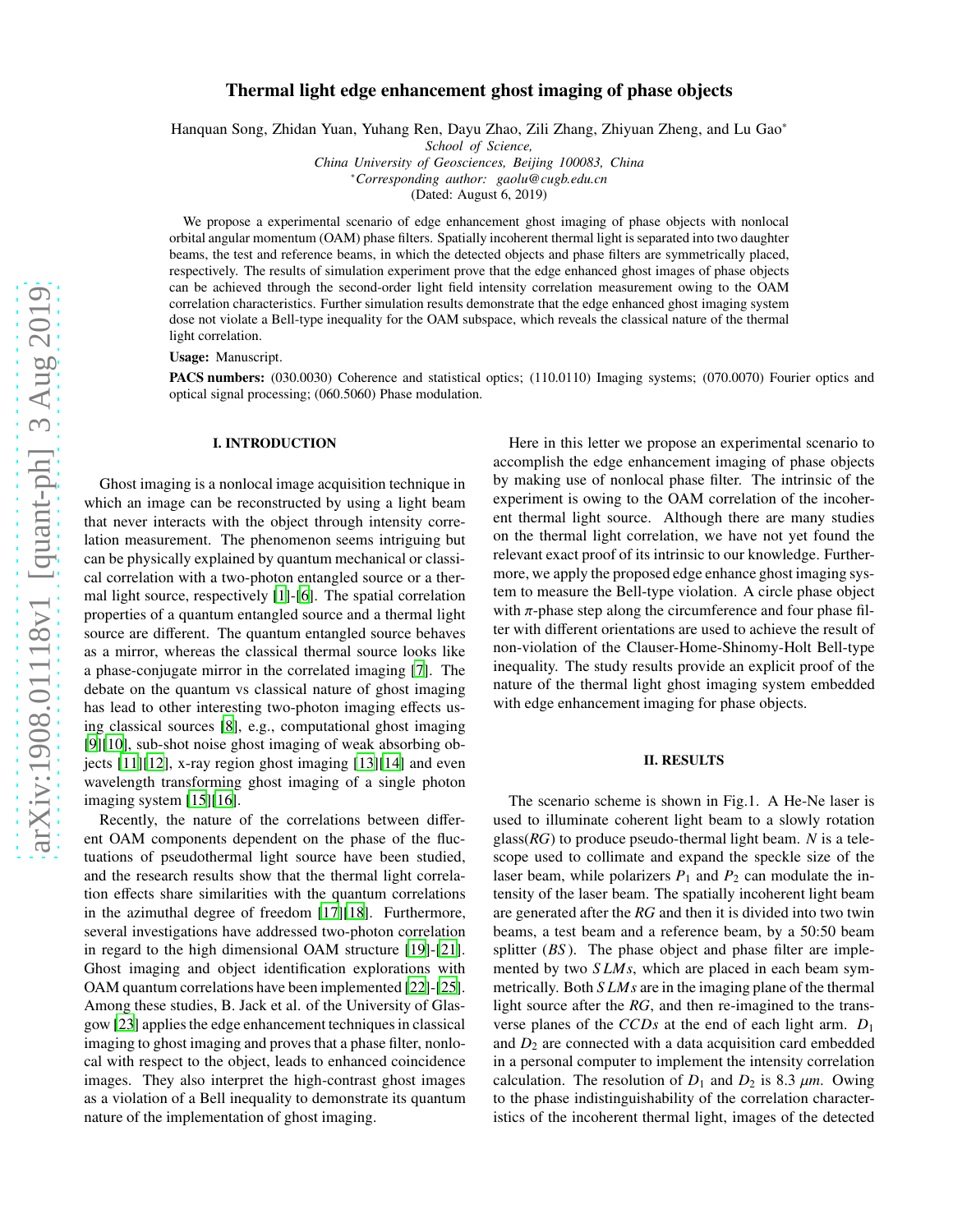

FIG. 1. The schematic diagram of the thermal light edge enhancement ghost imaging of phase objects. The phase object is stepped across the transverse plane of the *SLM*<sub>2</sub> and then imaged onto the *CCD*. At each position the local form of the object can be treated as a simple phase step of appropriate orientation and correlation measurements are made for different reference holograms. The details of the experimental schematic are explained in the main text.

phase objects can not be observed from the intensity distribution in the transverse plane of each detector or even from the correlation measurement between the light field intensity of the two detectors. However, a special class of the optical vortices carries OAM, which is characterized by an azimuthal phase dependence of the form exp(*il*φ). Here *l* is the OAM mode number and  $\phi$  is the azimuthal angle. Recent studies [\[17](#page-3-12)][\[18\]](#page-3-13) have demonstrated the nature of the correlations between different OAM components dependent on the phase of the fluctuations of pseudothermal light source. Thus the edge enhancement effect of the pure phase object can be implemented through second-order light field intensity correlation measurement. The phase object and phase filter holograms are loaded on the *S LMs* symmetrically in the test and reference beams, which are shown in the inner pictures of Fig. 1. The size of the phase object is 500 ∗ 500 pixels and the phase filter hologram is 10∗10 pixels. The red parts of the inner pictures represent the phase of 0, and the blue part of the pictures represent the phase of  $π$ . The second-order correlation function between the two separated light beam can be given by  $\Delta G^{(2)}(l_t, l_r) \propto |\int d\phi_t exp[i\phi_t(l_t - l_r)]|^2$ , where  $l_t$  and  $l_t$  characterize the helical phase modes of the test and reference beams, and  $\phi_t$  presents the phase distribution of the test beam. The second-order correlation exactly happens with  $l_t = l_r$ , which will decrease with the increase of the difference between *l<sup>t</sup>* and *l<sup>r</sup>* . Any object, or part thereof, can be described by an appropriate superposition of the modes carrying a phase term of exp(*il*φ). If the phase object contains the same OAM component as the phase filter, the edge enhancement effect can be accomplished through correlation measurement.

The phase object "ghost" is loaded on  $SLM<sub>2</sub>$  in the test beam, which is shown in Fig.2 (a). And the phase filter with topology charge of  $l_r = 0$ ,  $l_r = 1$  or a binary grating with a  $\pi$ -phase step in different directions is loaded on  $SLM_1$  in the

reference beam. The image is acquired by stepping the object in the transverse plane and recording the second-order correlation measurement value. The computational simulation results are shown in Fig. 2.

When a spiral phase filter, with index  $l_r$ , is placed in the reference arm, the correlation measurement result is proportional to the model component of the object corresponding to  $l_t = l_r$ . The intensity distribution of the test beam is shown in Fig.2 (b) and no information of the object is contained owing to the incoherent characteristics of the thermal light beam. When the phase filter of  $l_r = 0$  is placed on  $SLM_1$ , any part of the object with uniform phase of 0 gives a high correlation value owing to  $l_t = l_r$  and the correlation value comes to zero for other part with the non-zero phase distribution. The edge enhancement image is shown in Fig.2 (c), in which the correlation value at the edge of the phase object is lower than other parts with uniform phase distribution of 0. Then the phase filter on  $SLM_1$  is replaced by  $l_r = 1$ . For a part of the object with a  $\pi$ -phase step, an expansion in terms of exp( $il_{obj}\phi$ ) contains non-zero components for  $l_{obj} = \pm 1$  [\[23\]](#page-3-18). Such a phase step therefore gives a high second-order correlation measurement value for  $l_{ref} = \pm 1$ . The simulation result is shown in Fig.2 (d), in which the edge of the phase object gives higher secondorder correlation value than other parts of the object. Fig.2 (e) and (f) show the partial edge enhancement ghost images with oriented phase filters of horizontal or vertical  $\pi$ -phase step distributions, respectively. Correlation images appear where the contrast of the edge detection depends on the relative orientation of the edge with respect to the reference phase step.

Bell inequality is a powerful method of discriminating whether a physical phenomenon is of quantum signature or not. Though the thermal light correlation effects share similarities with the quantum correlations both in the spatial and azimuthal degree of freedom, however, the correlated images obtained with thermal light have a finite background. The thermal light correlation characteristics will not violate the Bell inequality, but no explicit proof has been given previously [\[23\]](#page-3-18). Here we provide the categorical demonstration through computational simulation based on the thermal light edge enhanced ghost imaging scenario. A circular phase object is chosen to replace the "ghost" phase object in the test beam and the phase filters in the reference beam have the form of the  $\pi$ -phase step with different orientations. Both the phase object and the phase filter can be generated by holograms loaded on the *S LMs*, which are shown in Fig. 1. Owing to the  $\pi$ -phase step distribution of the circular phase object and phase filter, the measurement of the Bell-type inequality is based on the state space for the OAM states  $l_{ref} = \pm 1$  with an equally weighted superposition. Only if the phase filter has the same azimuthal orientation as the phase circular object, the enhanced ghost image appears to be "bright" through thermal light second-order correlation measurement. Since the circular phase object is much larger than the phase filter, the enhanced ghost image is achieved by stepping the phase object in its transverse plane and combining the results of each time correlation measurement. The orientations of the azimuthal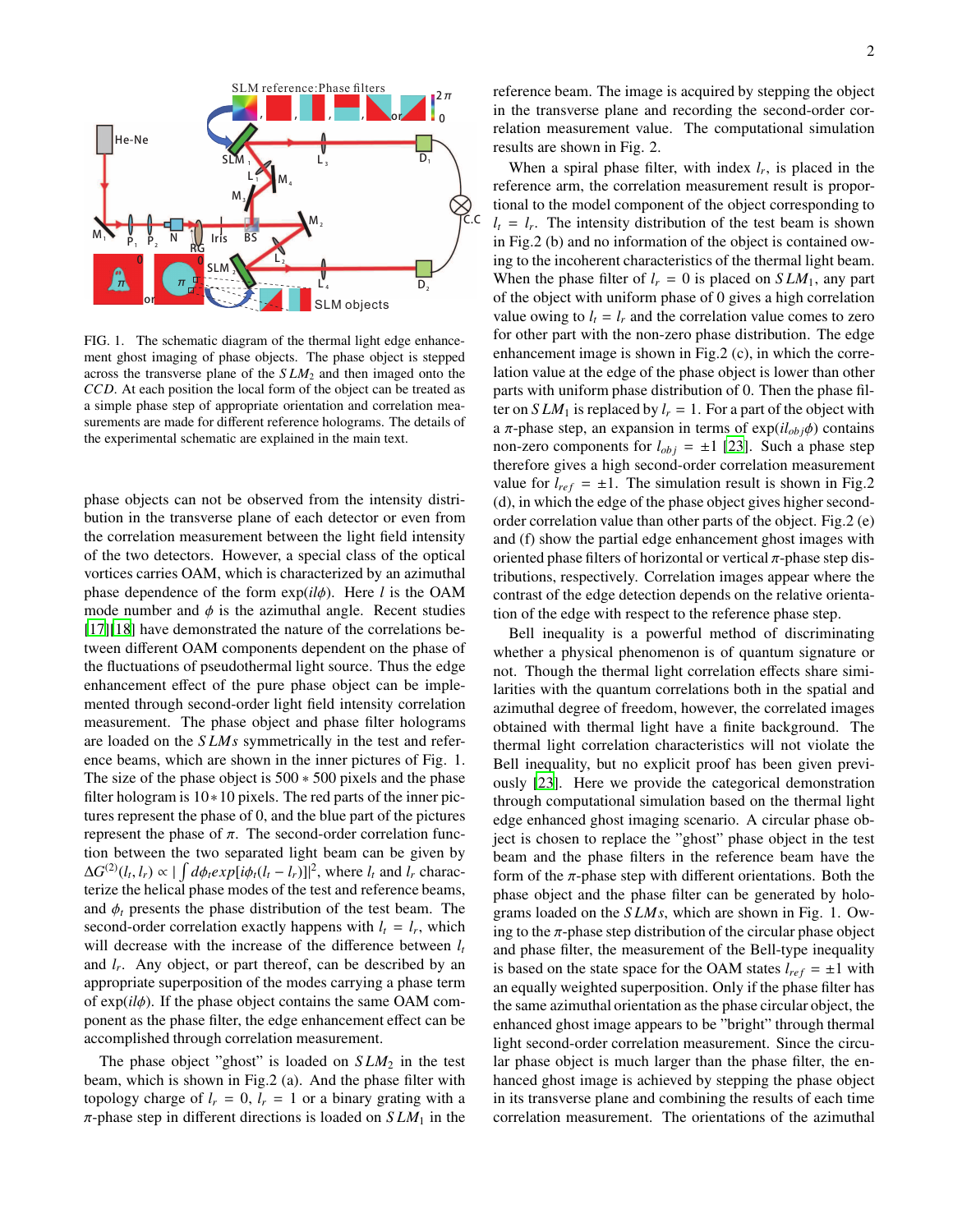

FIG. 2. Simulation results of the thermal light edge enhancement ghost imaging experiment. (a) Phase object. (b) The intensity distribution in the plane of  $D_2$ . (c)-(f) Edge enhanced ghost images of the phase object shown in (a). The phase filter holograms in the reference beam are shown in insets.

phase filter in the reference beam are 0,  $\frac{\pi}{2}$ ,  $\frac{\pi}{4}$ , and  $\frac{3\pi}{4}$ , respectively. We record the thermal light second-order correlation value as a function of the relative angle between the phase step edge of the circular phase object and that of the phase filter in the reference beam. The simulation experimental results are shown in Fig. 3.

Such a Bell inequality measurement can be quantified by making use of a Clauser-Home-Shimony-Holt Bell type inequality with the  $|S| \le 2$ , and

$$
S = E(\theta_A, \theta_B) - E(\theta_A, \theta'_B) + E(\theta'_A, \theta_B) + E(\theta'_A, \theta'_B),
$$
\n(1)

where  $\theta_A$  present the orientation of filter and  $\theta_B$  present az-imuth angle of the phase object [\[27](#page-3-19)].  $E(\theta_A, \theta_B)$  is calculated from the correlation measurement in particular orientations,

$$
E(\theta_A, \theta_B) = \frac{C(\theta_A, \theta_B) + C(\theta_A^*, \theta_B^*) - C(\theta_A^*, \theta_B) - C(\theta_A, \theta_B^*)}{C(\theta_A, \theta_B) + C(\theta_A^*, \theta_B^*) + C(\theta_A^*, \theta_B) + C(\theta_A, \theta_B^*)},
$$
\n(2)

where  $\theta_{(A,B)}^* = \theta_{(A,B)} + \frac{\pi}{2}$ , the subscripts A and B denote the orientation of filter and azimuth angle of the phase object,and C is the second-order correlation value according to FIG.3(e). Fig. 3(a)-3(d) present images of the circular phase object with the reference hologram oriented at 0,  $\frac{\pi}{2}$ ,  $\frac{\pi}{4}$ , and  $\frac{3\pi}{4}$ , respectively. Fig. 3(e) shows the variation curves calculated from

the enhanced images in each of Fig. 3(a)-3(d). The image data in Fig. 3(e) are averaged from the area unit of 8 radial pixels by 3 azimuthal degrees, and sinusoidal patterns are shown from the second-order correlation measurement. It should be stated that the maximum values of the curves (a) and (b) are larger than those of the (c) and (d). In the condition of (c) and (d) the azimuthal phase filter is inclined of 45 degree, which has the zigzag distribution owing to the square shape of each pixel point of the hologram loaded on the *S LM*. The zigzag edge phase-step distribution of the phase filter will destroy the value of the second-order correlation measurement.

By submitting  $\theta_A = 0$ ,  $\theta_B = \frac{\pi}{8}$ ,  $\theta'_A = \frac{\pi}{4}$  and  $\theta'_B = \frac{3\pi}{8}$  into Eqs. (1) and (2), The maximal violation of the Bell inequality can be obtained [\[26\]](#page-3-20). In this condition we achieve the maximum value of S is  $0.57623$  through computational simulation, which is less than the local-hidden-variable bound of 2. The simulation result proves that the edge enhanced ghost imaging system is of the classical signature.



FIG. 3. (a)-(d) The simulation results of thermal light edge enhancement ghost imaging of the circular phase object with four different holograms orientated at  $0, \frac{\pi}{2}, \frac{\pi}{4}$ , and  $\frac{3\pi}{4}$ , respectively. (e) present the second-order correlation values with the azimuthal degree from 0 to  $\pi$  in (a)-(d). The dashed lines show the scale in which each point of the curve in (e) are calculated from each local position.

## IV. CONCLUSION

In summary, we propose a thermal light edge enhanced ghost imaging scheme of phase object. The azimuthal phase